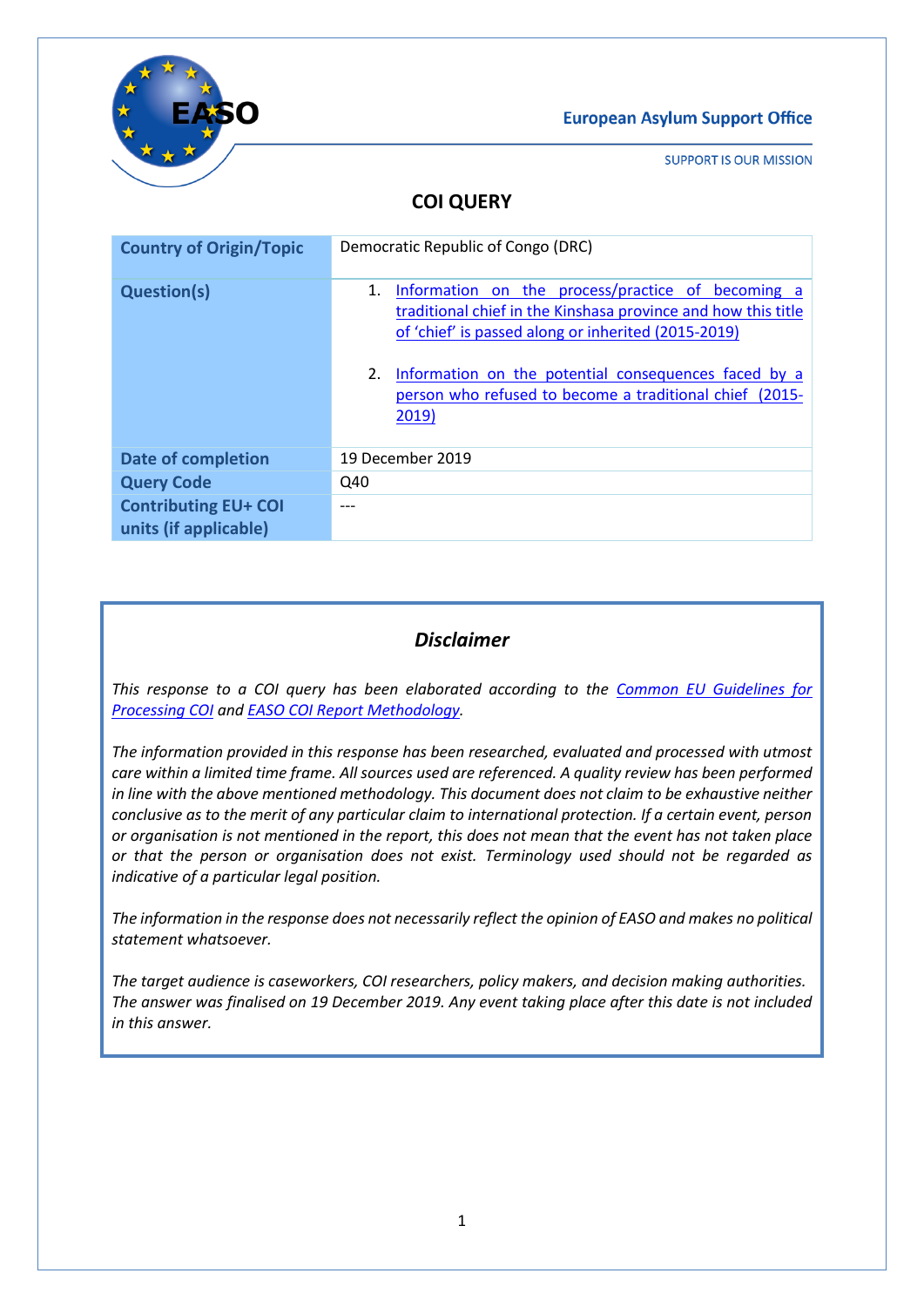

**SUPPORT IS OUR MISSION** 

### **COI QUERY RESPONSE**

<span id="page-1-0"></span>**1. Information on the process/practice of becoming a traditional chief in the Kinshasa province and how this title of 'chief' is passed along or inherited (2015-2019)**

In this query, the terms 'traditional' and 'customary' chief are used interchangeably, in line with term used by the source.

No information specifically about the process of becoming a traditional or customary chief in the Kinshasa province could be found in the consulted and used sources.

However, more general information about the situation of customary or traditional chiefs in the Democratic Republic of Congo (DRC) presented below could be of relevance.

The position of customary chiefs was recognised by Article 207 of the constitution of the DRC:

'The customary authority is recognized.

It is transferred in conformity with local custom, provided that the latter is not contrary to the Constitution, the law, public order and morality.

Each customary Chief who desires to exercise an elective public function must submit himself to an election, unless the provisions of Article 198, paragraph 3 of this Constitution are applicable.

The customary authority has the duty to promote national unity and cohesion.

A law establishes the status of the customary Chiefs. $^{\prime}$ <sup>1</sup>

The abovementioned law establishing the status of customary chiefs was issued by then-president Joseph Kabila on 25 August 2015.<sup>2</sup>

According to Section 10 of the law, 'a customary chief is any person appointed by virtue of local customs, recognized by public authorities and entrusted to lead a customary entity'.<sup>3</sup> The law further stipulates that [informal translation] 'no one can exercise the authority of a customary chief unless he holds a Congolese nationality, is at least 18 years old, has the right to inheritance and is of good moral character'. 4

An article published by the Global Legal Monitor of the US Library of Congress (LOC) summarised the law as follows:

'The new statute defines the customary chief as a chief, group leader, or village chief designated by local customs, whose powers are also determined by customs and recognized

 $\overline{\phantom{a}}$ <sup>1</sup> DRC, The Constitution of the Democratic Republic of Congo, 2005[, url,](http://constitutionnet.org/sites/default/files/DRC%20-%20Congo%20Constitution.pdf) Article 207

<sup>&</sup>lt;sup>2</sup> LOC, Congo, The Democratic Republic of the: President Adopts Laws on Elections, Traditional Leaders, 8 September 2015, [url](https://www.loc.gov/law/foreign-news/article/congo-the-democratic-republic-of-the-president-adopts-laws-on-elections-traditional-leaders/)

<sup>&</sup>lt;sup>3</sup> MDPI, Can traditional authority improve the governance of forestland and sustainability? Case study from the Congo (DRC), 26 April 2019, [url,](https://www.mdpi.com/2073-445X/8/5/74) p. 2

<sup>4</sup> DRC, Loi fixant le statut des chefs coutumiers [Law establishing the status of customary chiefs], 25 August 2015[, url,](https://www.droitcongolais.info/files/1.11.1.-Loi-du-25-aout-2015_Statut-des-chefs-coutumiers.pdf) Article 5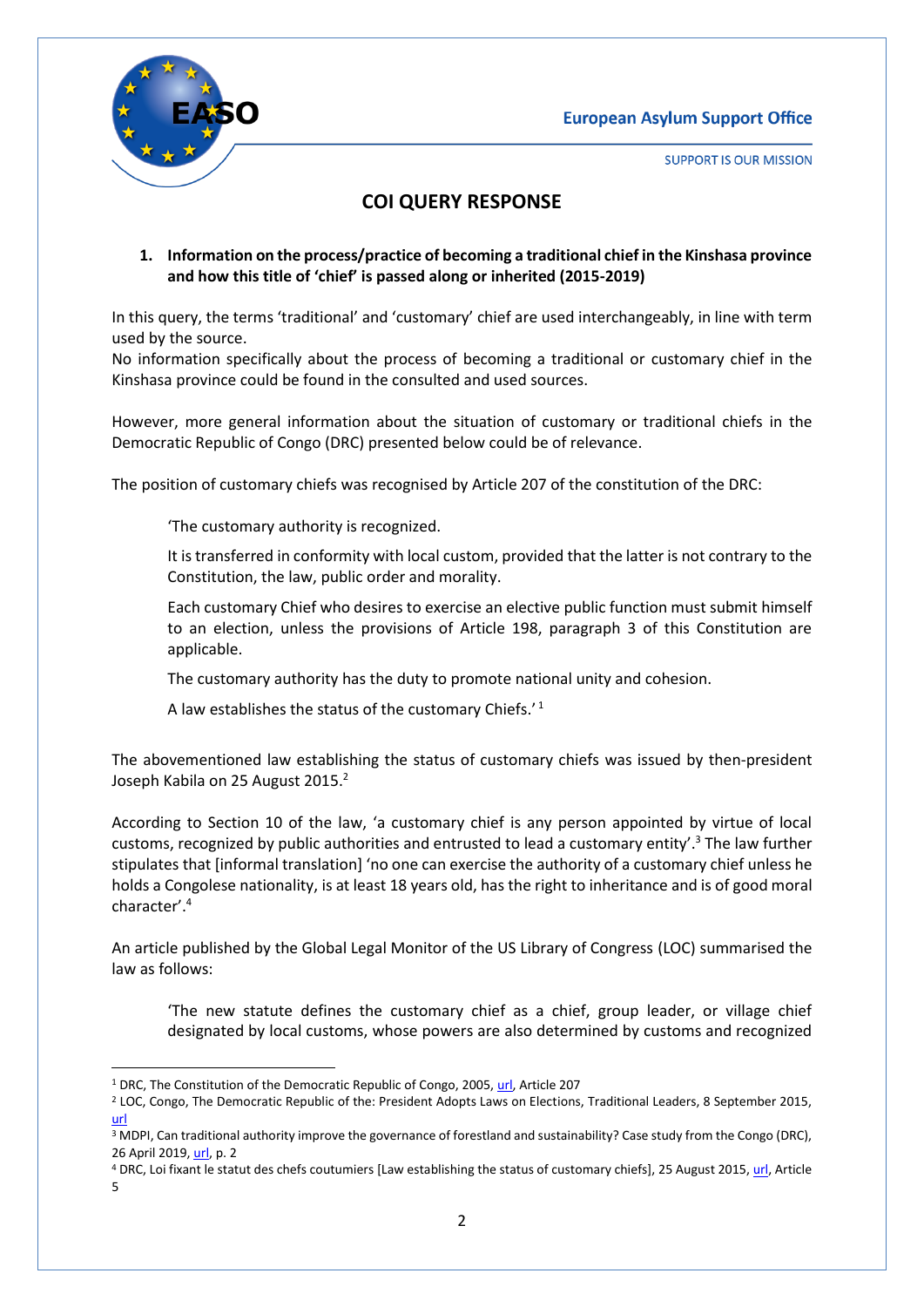

1

**SUPPORT IS OUR MISSION** 

by public authorities. The law establishes that traditional leaders enjoy consideration and respect, "decent" pay, immunity from arrest except if caught in the act of a crime, and other considerations. In turn, the traditional leader is required to be apolitical, not to take part in anti-government activities, and to be involved in resolving conflicts through conciliation, mediation, and arbitration.'<sup>5</sup>

According to the law, [informal translation] 'the customary authority is exercised within the following territorial entities: *la chefferie* (chiefdom), *le groupement* (community), *le village* (the village)'.<sup>6</sup> An article by France 24 indicates that most of the chiefdoms are located in the north-east of the country. In 2012, reportedly 259 chiefdoms existed.<sup>7</sup>

Sources indicate that since the 2015 law, traditional chiefs must be recognised also by the central government.<sup>8</sup>

On the succession of a customary chief, the law establishing the status of customary chiefs stipulates in Section 5:

- In the case of a vacancy of customary chief (whether by death or long-term absence of the chief, suspension of his functions or exercise of another incompatible function), a higher administrative functionary (the provincial governor or his delegate- sector chief, local chief, or mayor – goes to the location and draws up an official report on the vacancy (article 13).
- If the successor is known, the aforementioned higher authority authorises the installation (article 15, informal translation).
- If the successor is not known, the higher authority installs an interim and opens the road to succession (article 16). To fill the vacancy, the authority draws up the following minutes:

1. the authenticity of the family tree;

2. the hearing of members of the lineage of the claimant entitled to inheritance;

- 3. the testimony of group leaders, village chiefs or neighboring notables;
- 4. proclamation of the chief designated in accordance with local custom.

The authority draws up a report to which all the minutes are attached and transmits it to the competent authority for installation, investiture and recognition (Article 17, informal translation).<sup>9</sup>

A report by the Congo Research Group indicates that the question of succession to the position of a traditional chief is not without a controversy, with more than 500 such conflicts taking place in the period of 2014-2016 recorded by the Congolese government. In 2017, almost 70 conflicts over the traditional authority were recorded in the Kasai province only.<sup>10</sup> No information on the number of conflicts in the Kinshasa province could be found in the consulted and used sources.

<sup>5</sup> LOC, Global Legal Monitor, Congo, The Democratic Republic of the: President Adopts Laws on Elections, Traditional Leaders, 8 September 2015[, url,](https://www.loc.gov/law/foreign-news/article/congo-the-democratic-republic-of-the-president-adopts-laws-on-elections-traditional-leaders/) accessed 18 December 2019

<sup>6</sup> DRC, Loi fixant le statut des chefs coutumiers [informal translation: Law establishing the status of customary chiefs], August 2015, 25 August 2015 [, url,](https://www.droitcongolais.info/files/1.11.1.-Loi-du-25-aout-2015_Statut-des-chefs-coutumiers.pdf) Article 3

<sup>7</sup> France 24, Assassinats en série des chefs coutumiers au nord-est de la RDC [informal translation: Serial killings of customary chiefs in North-Est of DRC], 17 January 2014, [url](https://observers.france24.com/fr/20140117-assassinats-chefs-republique-democratique-congo)

<sup>8</sup> ACLED, Democratic republic of Congo - May 2017, 20 June 2017,update, [url;](https://www.acleddata.com/2017/06/20/democratic-republic-of-congo-may-2017-update/) Congo Research Group, Setting Fire to Your Own House, July 2018, [url,](http://congoresearchgroup.org/wp-content/uploads/2018/07/Setting-Fire-to-your-Own-House-CRG-FINAL.pdf) p. 22; TimesLIVE, Top militia chief surrenders in DRC's Kasai region, 17 September 2018[, url](https://www.timeslive.co.za/news/africa/2018-09-17-top-militia-chief-surrenders-in-dr-congos-kasai-region/)

<sup>9</sup> DRC, Loi fixant le statut des chefs coutumiers [informal translation: Law establishing the status of customary chiefs], August 2015, 25 August 2015 [, url,](https://www.droitcongolais.info/files/1.11.1.-Loi-du-25-aout-2015_Statut-des-chefs-coutumiers.pdf) Articles 11-17

<sup>&</sup>lt;sup>10</sup> Congo Research Group, Setting Fire to Your Own House, July 2018[, url,](http://congoresearchgroup.org/wp-content/uploads/2018/07/Setting-Fire-to-your-Own-House-CRG-FINAL.pdf) p. 22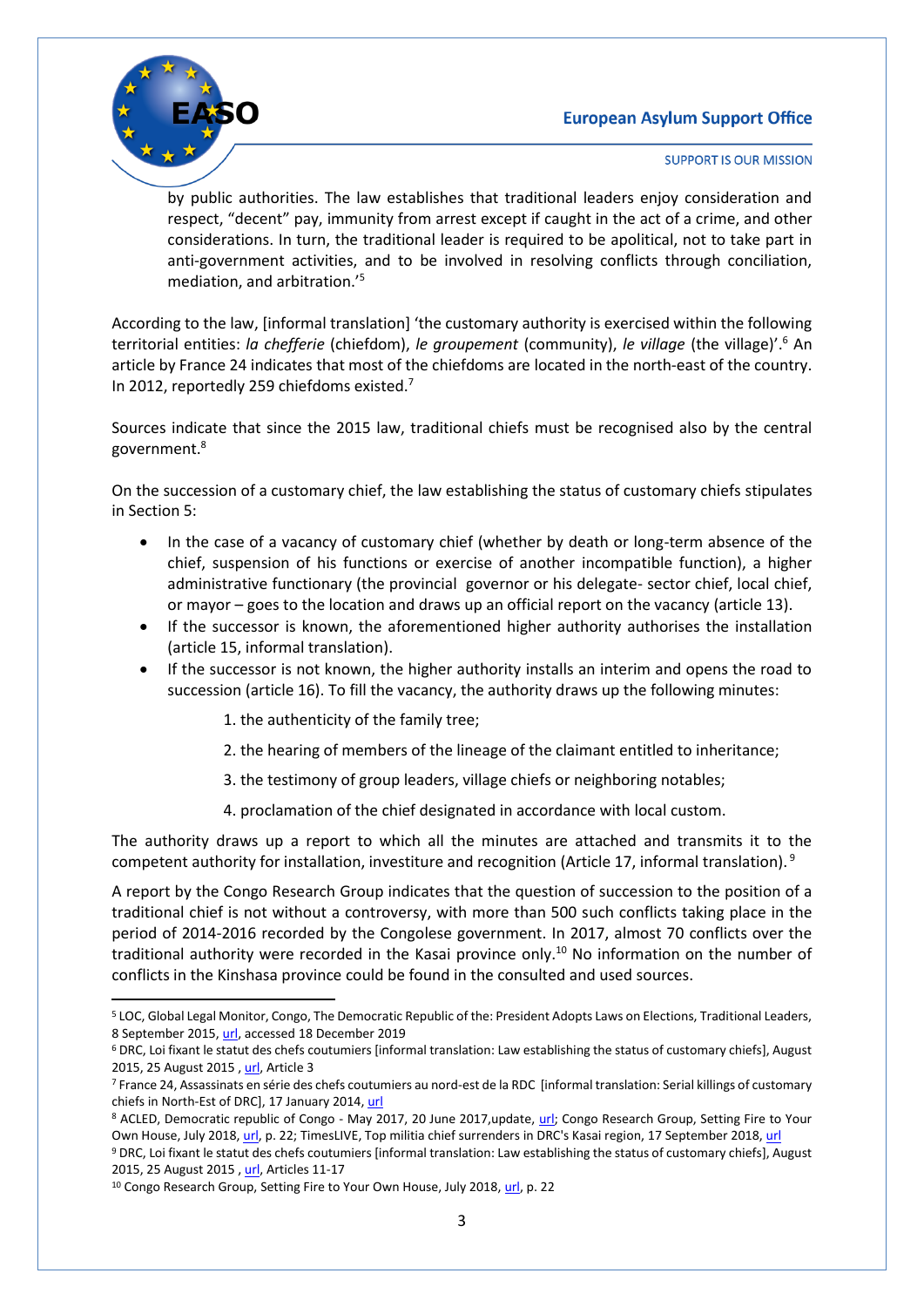

**.** 

**SUPPORT IS OUR MISSION** 

Immigration and Refugee Board of Canada (IRB) observed that customary chiefs are known as *Mwami*, which literally means 'king'. The customary chiefs are considered as 'guardians of morality' and act as 'protector[s] of the cultural identity'. <sup>11</sup> *Mwami*, as a head of a chiefdom (*chefferie),* fulfils both an administrative and a customary role in it.<sup>12</sup> Another source observed that [informal translation] '[b]ased on the concentration of powers that the customary chief has, he also remains a religious leader and a mediator'.<sup>13</sup> It should be noted that customary law is one of the bases of law in the DRC, regulating personal status and property rights. It is estimated that customary laws resolve 75 % of disputes in the country.<sup>14</sup>

Sources quoted in the IRB response indicate that the position of a customary chief is hereditary and passed from a father to a son.<sup>15</sup>

However, the aforementioned source also quoted Dr. Mambi Tunga-Bau, a professor of political sciences at the University of Kinshasa, who explained that:

'In practice, the eldest becomes the person who has the greatest virtues for assuming power. Therefore, it is the noble candidate who socially justifies more assets who assumes power'. The election is organised between the right holders and excludes 'widespread competition in the population, as well as in terms of the eligibility of candidates and the elective population.' 16

Dr. Mambi Tunga-Bau adds that '[i]t goes without saying that it is not possible for individuals outside of the chieftain family to assume power.' 17

Another source wrote about the succession within the Lega ethnic group in Shabunda territory [informal translation]:

'While the customary chief is still alive, the successor, who represents required qualities, is introduced by the family members of the chief to an audience comprised of territorial authority representatives, the groupements (traditional communities) and the villages.

<sup>11</sup> Canada, IRB, DRC: Customary chiefs, including their authority, regions where they are present and their legal recognition; how to become a customary chief, including the need for human sacrifice; consequences of refusing to become a customary chief; state protection (COD104878.FE), 20 May 2014[, url](https://irb-cisr.gc.ca/en/country-information/rir/Pages/index.aspx?doc=455814&pls=1)

<sup>12</sup> PSRP, A Microcosm of Militarization: Conflict, governance and armed mobilization in Uvira, South Kivu, RVI, 2016, [url,](http://riftvalley.net/publication/microcosm-militarization#.Xfoi_mQzaUk) p. 13

<sup>13</sup> IOSR, Conflits de pouvoir coutumier dans le Bulega en RD Congo : Une réalité caractéristique d'un Etat en panne et un grand défi au développement local [informal translation: Customary power related conflicts in Bulega in DRC : a typical reality of a failed state and a big challenge in local development], August 2018[, url,](http://www.iosrjournals.org/iosr-jhss/papers/Vol.%2023%20Issue8/Version-2/B2308020925.pdf) p. 15

<sup>14</sup> GlobalLex, UPDATE: The Legal System of the Democratic Republic of the Congo (DRC): Overview and Research, 29 January 2015[, url](https://www.nyulawglobal.org/globalex/Democratic_Republic_Congo1.html)

<sup>15</sup> Canada, IRB, DRC: Customary chiefs, including their authority, regions where they are present and their legal recognition; how to become a customary chief, including the need for human sacrifice; consequences of refusing to become a customary chief; state protection (COD104878.FE), 20 May 2014[, url](https://irb-cisr.gc.ca/en/country-information/rir/Pages/index.aspx?doc=455814&pls=1)

<sup>&</sup>lt;sup>16</sup> Canada, IRB, DRC: Customary chiefs, including their authority, regions where they are present and their legal recognition; how to become a customary chief, including the need for human sacrifice; consequences of refusing to become a customary chief; state protection (COD104878.FE), 20 May 2014[, url](https://irb-cisr.gc.ca/en/country-information/rir/Pages/index.aspx?doc=455814&pls=1)

<sup>17</sup>Canada, IRB, DRC: Customary chiefs, including their authority, regions where they are present and their legal recognition; how to become a customary chief, including the need for human sacrifice; consequences of refusing to become a customary chief; state protection (COD104878.FE), 20 May 2014[, url](https://irb-cisr.gc.ca/en/country-information/rir/Pages/index.aspx?doc=455814&pls=1)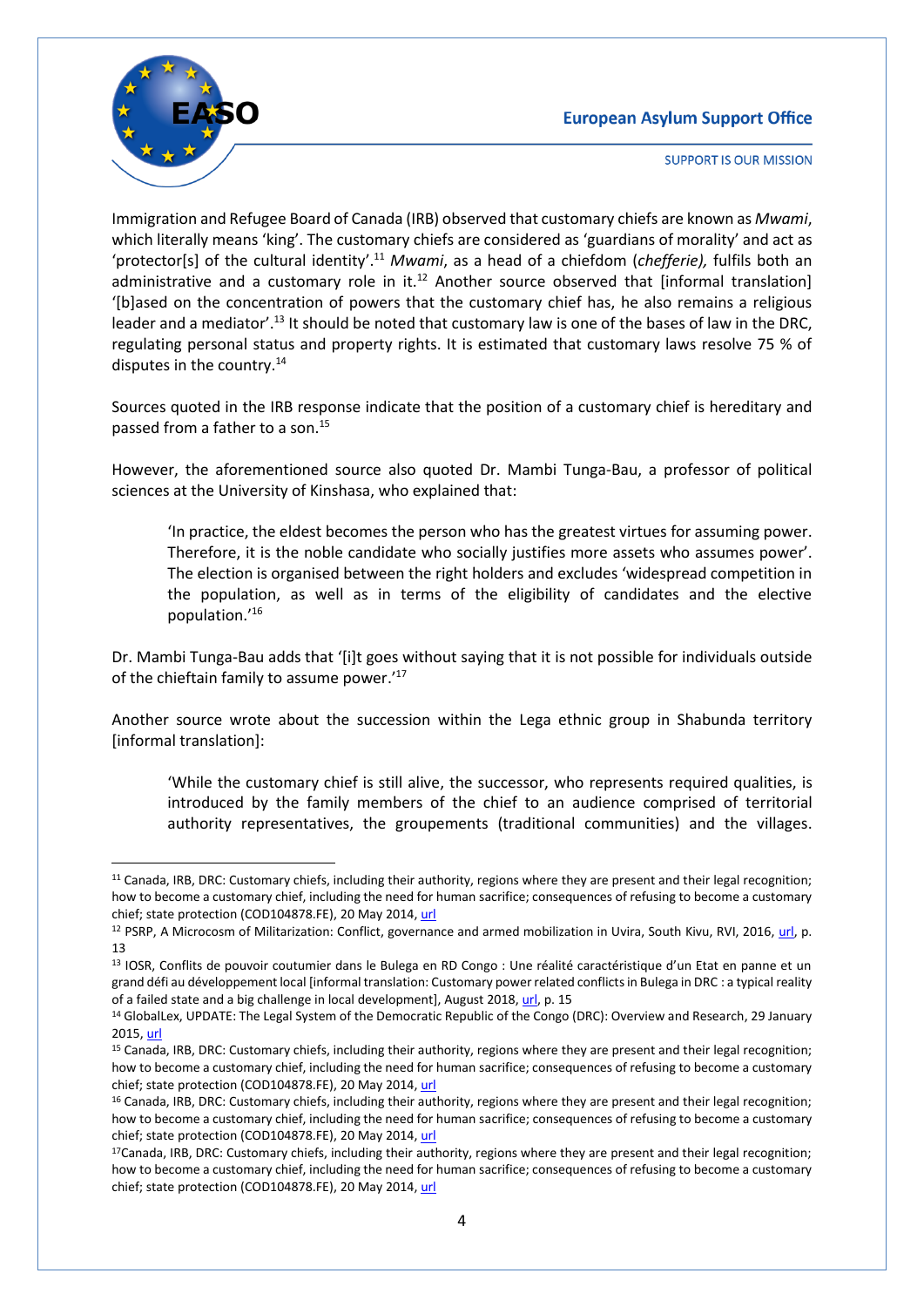

1

**SUPPORT IS OUR MISSION** 

Everyone recognisesthe future successor via a speech. The successor takes over automatically the customary chief at his death'.<sup>18</sup>

According to an article by the IOSR Journal Of Humanities And Social Science (IOSR-JHSS), [informal translation] 'the traditional power is hold by the eldest person of the tribe, which is inherited, at the death of the father, by his eldest son, mostly from his first wife, and is enthroned as Mwami (the leader, the eldest of the tribe)'.<sup>19</sup> For example, in Kivu, the Fuliiru people have a custom according to which succession of the position goes from father to his oldest son, which is understood as the first son of his first wife.<sup>20</sup>

In 2013 in South Kivu, a case was reported when [informal translation] 'the death of a customary chief resulted in a dispute between two sons on the succession and disrupted schools and local market activities'. 21

In another case, a person called [informal translation] 'Kalega Lwango, who was a customary chief and remained Mwami despite seven years of absence in his community due to old age. When he died on 20 March 2011, his grandson, Lucien Riziki Lwango, could succeed him as a young Mwami'.<sup>22</sup>

#### <span id="page-4-0"></span>**2. Information on the potential consequences faced by a person who refused to become a traditional chief (2015-2019)**

IRB, quoting Dr. Mambi Tunga-Bau, wrote about the topic the following:

'[C]ustomary chiefs' mandates are [translation] "unlimited", and "the chief remains invested for his entire life"; "succession is only possible in the event of death, revocation or abdication of the chief in power"[...]. According to the author, it is [translation] "rare" that chiefs "voluntarily renounce customary power" because "their role procures not only wealth but prestige" (Mambi Tunga-Bau 2010, 26). He adds that [translation] "customary chiefs who have abdicated did so, undoubtedly because of social constraints, to preserve their life after contravening customary rules".<sup>23</sup>

<sup>&</sup>lt;sup>18</sup> DRC, Online Mémoire, Les rites d'investiture d'un chef coutumier comme espace communicationnel chez les Lega du territoire de Shabunda en RDC, université pédagogique nationale de Kinshasa RDC [A customary chief's investiture ceremony as a communication area within the Lega (ethnic group) of Shabunda territory in DRC, national pedagogy university of Kinshasa DRC], 29 November 2019[, url](https://www.memoireonline.com/11/13/8086/Les-rites-d-investiture-d-un-chef-coutumier-comme-espace-communicationnel-chez-les-Lega-du-territoir.html)

<sup>19</sup> IOSR, Conflits de pouvoir coutumier dans le Bulega en RD Congo : Une réalité caractéristique d'un Etat en panne et un grand défi au développement local [Customary power related conflicts in Bulega in DRC : a typical reality of a failed state and a big challenge in local development], August 2018, [url,](http://www.iosrjournals.org/iosr-jhss/papers/Vol.%2023%20Issue8/Version-2/B2308020925.pdf) p. 15

<sup>&</sup>lt;sup>20</sup> PSRP, A Microcosm of Militarization: Conflict, governance and armed mobilization in Uvira, South Kivu, RVI, 2016, [url,](http://riftvalley.net/publication/microcosm-militarization#.Xfoi_mQzaUk) p. 35

<sup>&</sup>lt;sup>21</sup> Radio Okapi, Sud-Kivu : une querelle de succession retard l'inhumation d'un chef coutumier [a succession dispute delays inhumation of a customary chief], 10 September 2013[, url](https://www.radiookapi.net/societe/2013/09/10/sud-kivu-une-querelle-de-succession-retarde-linhumation-dun-chef-coutumier)

<sup>22</sup> IOSR, Conflits de pouvoir coutumier dans le Bulega en RD Congo : Une réalité caractéristique d'un Etat en panne et un grand défi au développement local [Customary power related conflicts in Bulega in DRC : a typical reality of a failed state and a big challenge in local development], August 2018, [url,](http://www.iosrjournals.org/iosr-jhss/papers/Vol.%2023%20Issue8/Version-2/B2308020925.pdf) p. 15

<sup>&</sup>lt;sup>23</sup> Canada, IRB, DRC: Customary chiefs, including their authority, regions where they are present and their legal recognition; how to become a customary chief, including the need for human sacrifice; consequences of refusing to become a customary chief; state protection (COD104878.FE), 20 May 2014[, url](https://irb-cisr.gc.ca/en/country-information/rir/Pages/index.aspx?doc=455814&pls=1)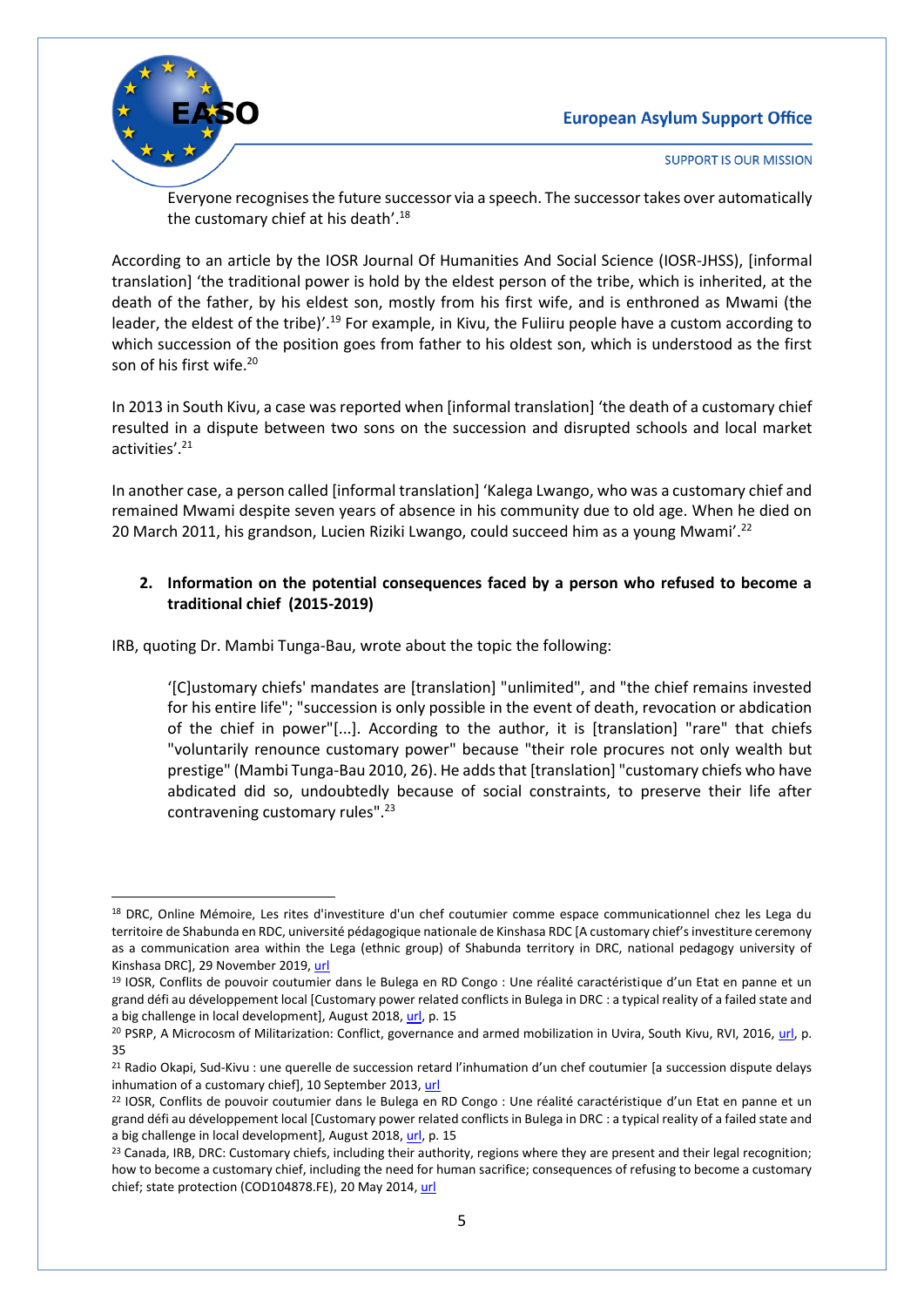

**SUPPORT IS OUR MISSION** 

Among all sources consulted and due to the time constraints, no further information on the potential consequences of refusing to become a customary chief could be retrieved.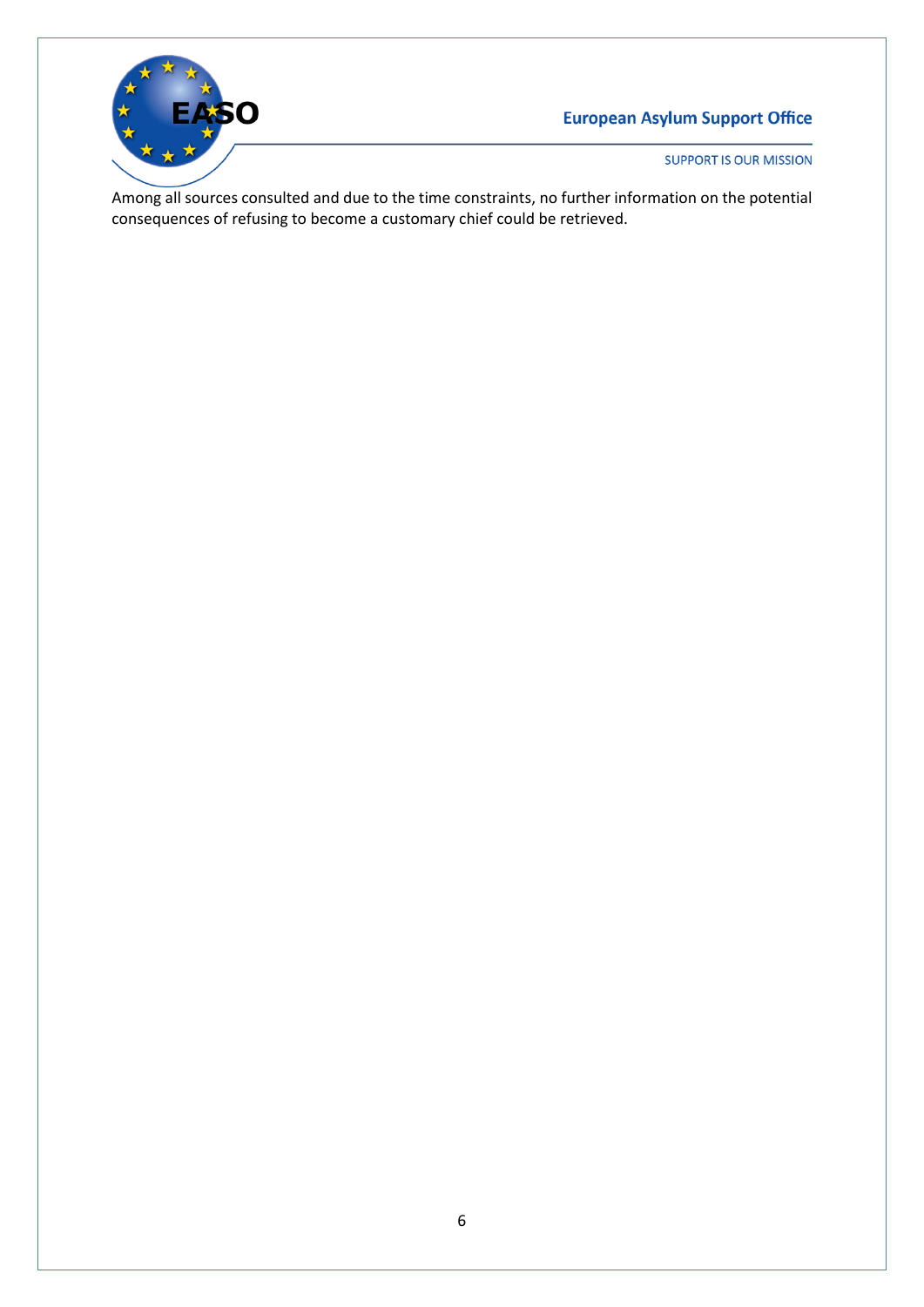

**SUPPORT IS OUR MISSION** 

## **SOURCES USED**

ACLED, Democratic republic of Congo - May 2017, 20 June 2017 update, [https://www.acleddata.com/2017/06/20/democratic-republic-of-congo-may-2017-update/,](https://www.acleddata.com/2017/06/20/democratic-republic-of-congo-may-2017-update/) accessed 18 December 2019

Congo Research Group, Setting Fire to Your Own House, July 2018, [http://congoresearchgroup.org/wp-content/uploads/2018/07/Setting-Fire-to-your-Own-House-](http://congoresearchgroup.org/wp-content/uploads/2018/07/Setting-Fire-to-your-Own-House-CRG-FINAL.pdf)[CRG-FINAL.pdf,](http://congoresearchgroup.org/wp-content/uploads/2018/07/Setting-Fire-to-your-Own-House-CRG-FINAL.pdf) accessed 18 December 2019

Democratic Republic of Congo (The), Constitution of the Democratic Republic of Congo, 2005, [http://constitutionnet.org/sites/default/files/DRC%20-%20Congo%20Constitution.pdf,](http://constitutionnet.org/sites/default/files/DRC%20-%20Congo%20Constitution.pdf) accessed 16 December 2019

Democratic Republic of Congo (The), Loi fixant le statut des chefs coutumiers [informal translation: Law establishing the status of customary chiefs], Article 5, August 2015, 25 August 2015, [https://www.droitcongolais.info/files/1.11.1.-Loi-du-25-aout-2015\\_Statut-des-chefs-coutumiers.pdf,](https://www.droitcongolais.info/files/1.11.1.-Loi-du-25-aout-2015_Statut-des-chefs-coutumiers.pdf) accessed 16 December 2019

Online Mémoire, Les rites d'investiture d'un chef coutumier comme espace communicationnel chez les Lega du territoire de Shabunda en RDC, université pédagogique nationale de Kinshasa RDC [A customary chief's investiture ceremony as a communication area within the Lega of Shabunda territory in DRC, national pedagogy university of Kinshasa DRC], 29 November 2019, [https://www.memoireonline.com/11/13/8086/Les-rites-d-investiture-d-un-chef-coutumier-comme](https://www.memoireonline.com/11/13/8086/Les-rites-d-investiture-d-un-chef-coutumier-comme-espace-communicationnel-chez-les-Lega-du-territoir.html)[espace-communicationnel-chez-les-Lega-du-territoir.html,](https://www.memoireonline.com/11/13/8086/Les-rites-d-investiture-d-un-chef-coutumier-comme-espace-communicationnel-chez-les-Lega-du-territoir.html) accessed 16 December 2019

France 24, Assassinats en série des chefs coutumiers au nord-est de la RDC [Serial killings of customary chiefs in North-East of DRC'], 17 January 2014, [https://observers.france24.com/fr/20140117](https://observers.france24.com/fr/20140117-assassinats-chefs-republique-democratique-congo) [assassinats-chefs-republique-democratique-congo,](https://observers.france24.com/fr/20140117-assassinats-chefs-republique-democratique-congo) accessed 18 December 2019

GlobalLex, UPDATE: The Legal System of the Democratic Republic of the Congo (DRC): Overview and Research, 2015, 29 anuary 2015, [https://www.nyulawglobal.org/globalex/Democratic\\_Republic\\_Congo1.html,](https://www.nyulawglobal.org/globalex/Democratic_Republic_Congo1.html) accessed 16 December 2019

Canada (IRB), Immigration and Refugee Board of Canada, Democratic Republic of Congo: Customary chiefs, including their authority, regions where they are present and their legal recognition; how to become a customary chief, including the need for human sacrifice; consequences of refusing to become a customary chief; state protection (COD104878.FE), 20 May 2014, [https://irb](https://irb-cisr.gc.ca/en/country-information/rir/Pages/index.aspx?doc=455814&pls=1)[cisr.gc.ca/en/country-information/rir/Pages/index.aspx?doc=455814&pls=1,](https://irb-cisr.gc.ca/en/country-information/rir/Pages/index.aspx?doc=455814&pls=1) accessed 16 December 2019

IOSR (International Organization of Scientific Research), Journal Of Humanities And Social Science (IOSR-JHSS), 'IOSR, Conflits de pouvoir coutumier dans le Bulega en RD Congo : Une réalité caractéristique d'un Etat en panne et un grand défi au développement local [Customary power related conflicts in Bulega in DRC : a typical reality of a failed state and a big challenge in local development],